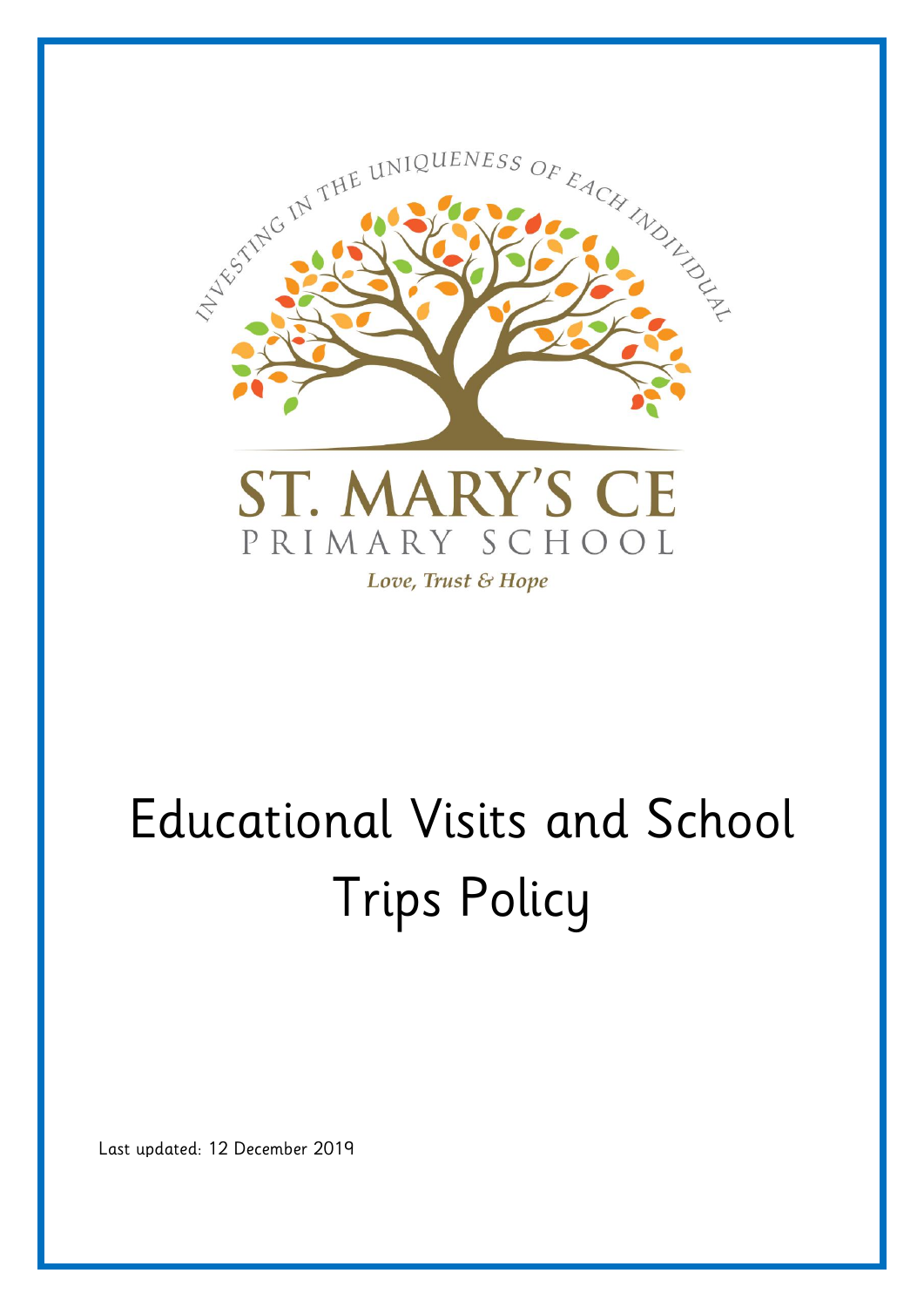# Contents:

[Statement of intent](#page-2-0)

- 1. [Legal framework](#page-3-0)
- 2. [Definitions](#page-3-1)
- 3. [Key roles and responsibilities](#page-3-2)
- 4. [Training of staff](#page-6-0)
- 5. [Planning school trips](#page-6-1)
- 6. [Risk assessment process](#page-6-2)
- 7. [Vetting providers](#page-7-0)
- 8. [Equal opportunities](#page-7-1)
- 9. [Safe use of minibuses and seatbelts](#page-8-0)
- 10. [Parental consent](#page-8-1)
- 11. [Staffing ratios](#page-8-2)
- 12. [Insurance and licensing](#page-8-3)
- 13. [Accidents and incidents](#page-8-4)
- 14. [Missing person procedure](#page-9-0)
- 15. [Pupils with SEND](#page-10-0)
- 16. [Finance](#page-10-1)
- 17. [Foreign trips](#page-11-0)
- 18. [Evaluating trips and visits](#page-12-0)
- 19. [Monitoring and review](#page-12-1)

Appendices

Appendix 1 – [Annual Consent Form for All Educational Visits and School Trips](#page-13-0)

Appendix 2 – [Consent Form for Specific Educational Visits and School Trips](#page-14-0)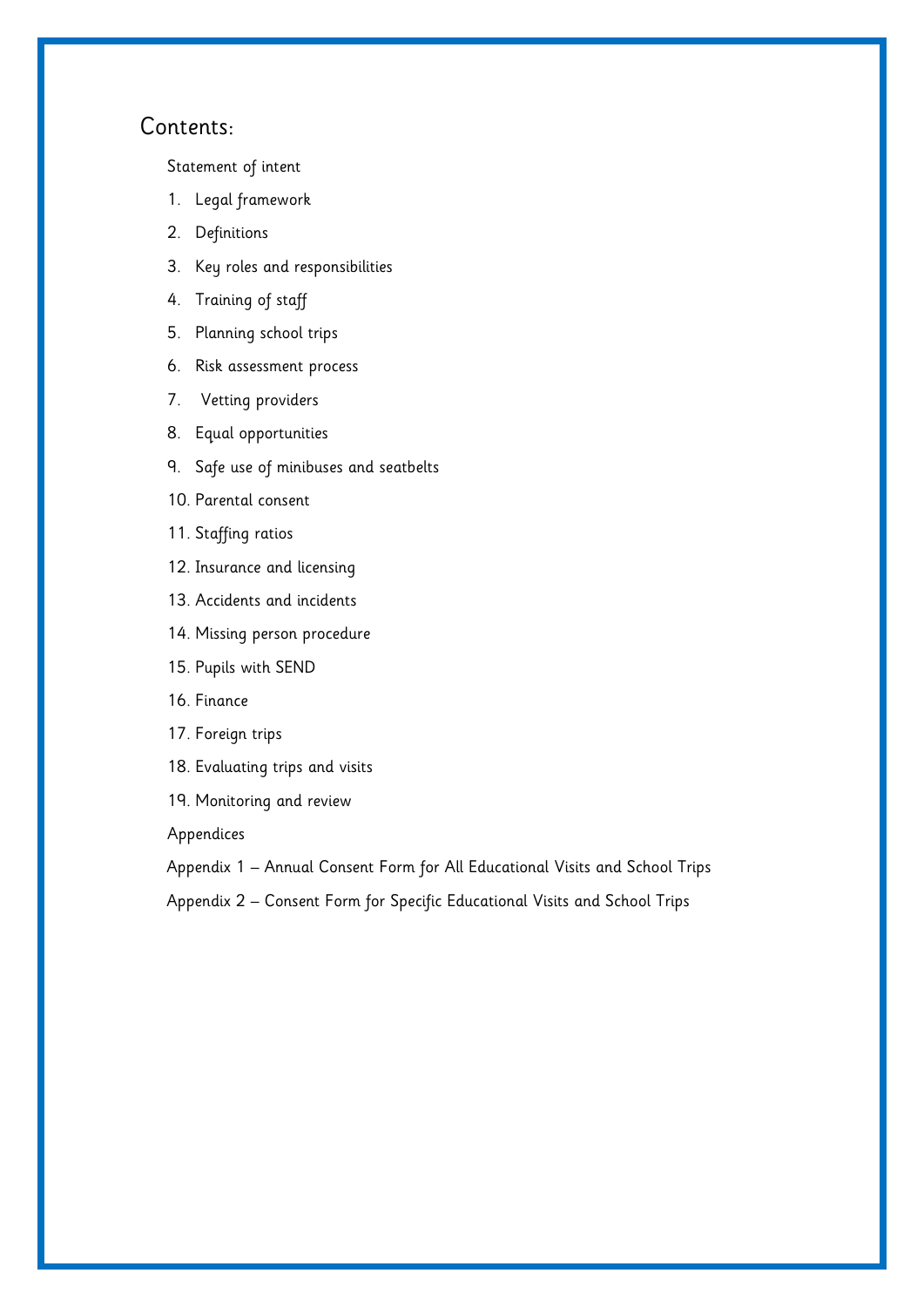# <span id="page-2-0"></span>Statement of intent

St Mary's CE Primary School understands that visits and trips can be effective ways of motivating pupils, and they can often offer unique educational experiences. The school aims to ensure that pupils are engaged in their learning and are given opportunities to explore this in a more practical setting.

The school takes the health and wellbeing of our staff and pupils very seriously. This policy has been designed in line with DfE and HSE guidance and details our responsibilities for pupils and staff members while out on educational visits and school trips.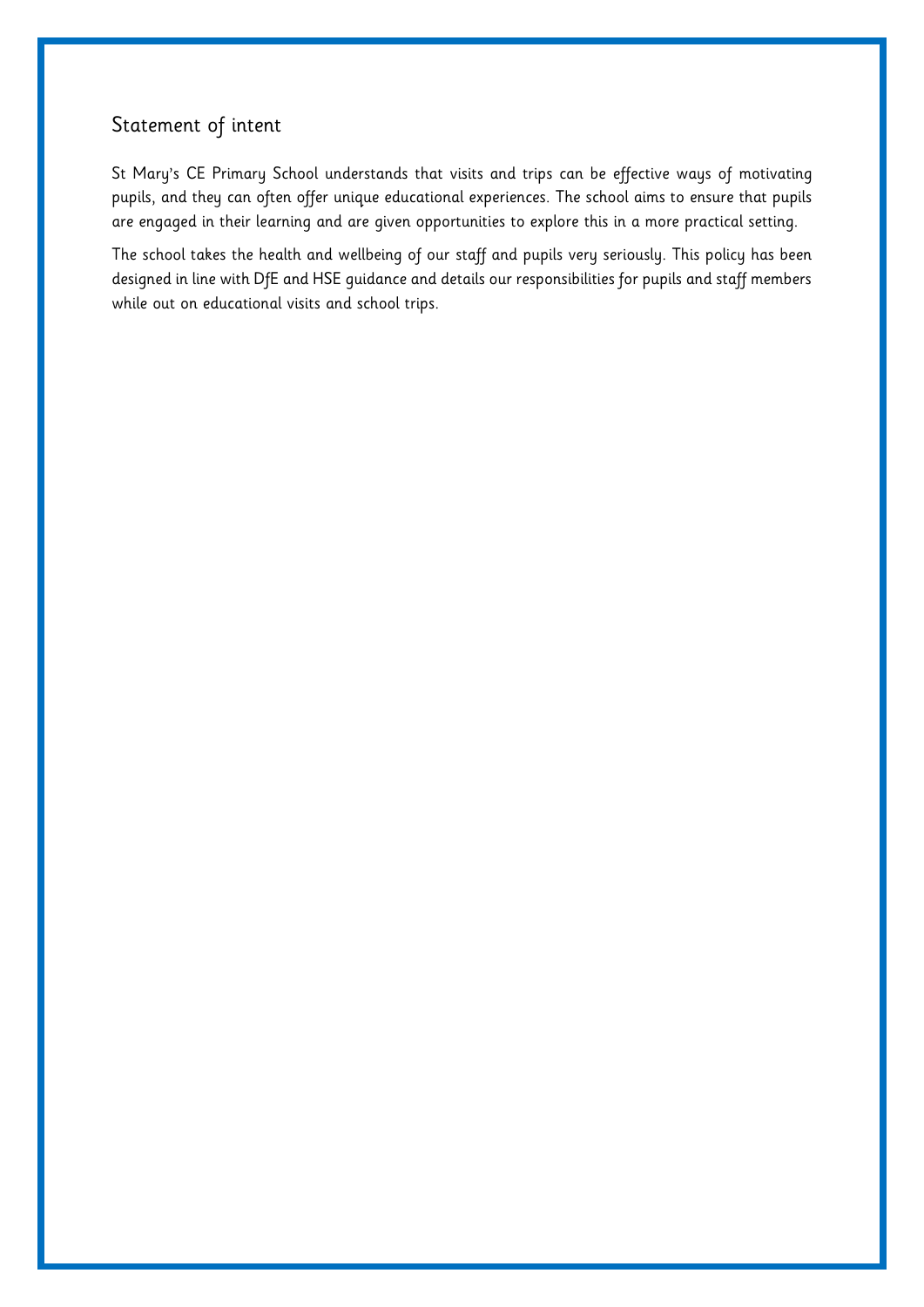# <span id="page-3-0"></span>**1.** Legal framework

- 1.1. This policy has been created with regard to relevant legislation including, but not limited to:
	- The Health and Safety at Work etc. Act 1974
- 1.2. This policy has also been created with due regard to the following guidance:
	- DfE (2018) 'Charging for school activities'
	- DfE (2018) 'Health and safety on educational visits'
	- HSE (2011) 'School trips and outdoor learning activities'
		- DfE (2013) 'Driving school minibuses'

1.3. This policy should be used in conjunction with the following school policies:

- Complaints Procedures Policy
- Behavioural Policy
- Health and Safety Policy
- Charging and Remissions Policy
- Equal Opportunities Policy

## <span id="page-3-1"></span>**2.** Definitions

- 2.1. 'In loco parentis' means that the group leader of any school trip or educational visit has a duty of care over the pupils in place of a parent.
- 2.2. 'School trip' means any educational visit, foreign exchange trip, away-day or residential holiday organised by the school which takes pupils and staff members offsite.
- 2.3. 'Residential' means any school trip which includes an overnight stay.
- 2.4. Activities of an 'adventurous nature' include, but are not limited to, the following:
	- Trekking
	- Caving
	- Skiing
	- Water sports
	- Climbing

<span id="page-3-2"></span>**3.** Key roles and responsibilities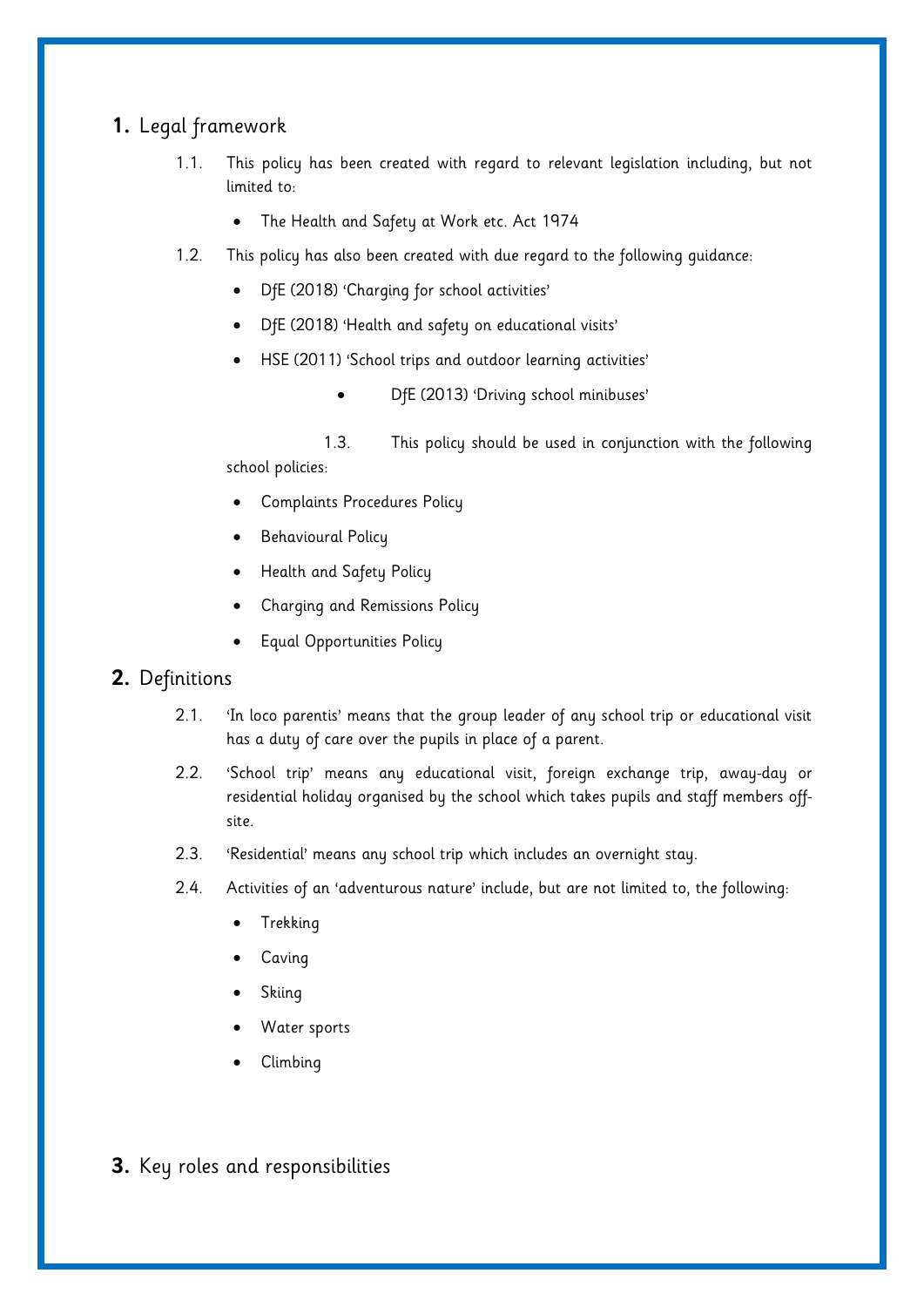- 3.1. The Academy council is responsible for:
	- The overall implementation of this policy.
	- Ensuring that this policy, as written, does not discriminate on any grounds including, but not limited to: ethnicity/national origin, culture, religion, gender, disability or sexual orientation.
	- Handling complaints regarding this policy as outlined in the school's Complaints Procedures Policy.
	- Ensuring educational trips and visits positively impact on pupils' lives, teaching them new life skills and providing new experiences.
	- Promoting good safequarding practices to ensure the safety of pupils when partaking in extra-curricular trips and activities.
- 3.2. The headteacher is responsible for:
	- The day-to-day implementation and management of this policy.
	- Liaising with the educational visits coordinator and communicating information regarding any planned trips to parents.
	- Liaising with the Academy council regarding the organisation of extra-curricular trips and activities, including settling any disputes.
	- Being part of the approval process for extra-curricular trips and activities.
	- Completing relevant paperwork, including risk assessments, for extra-curricular trips and activities.
	- Ensuring suitable safety measures are in place prior to each trip or activity.
	- Overseeing the work of the educational visits coordinator, ensuring a wholeschool approach is adopted when planning and coordinating extra-curricular trips and activities.
	- Ensuring there are contingency plans in place in the event of a member of staff being absent on the day of the trip or activity.
	- Overseeing all issues and controls regarding extra-curricular activities and trips.
	- Liaising between all appropriate parties, including the local outdoor education adviser, during the planning and organising of extra-curricular activities and trips.
	- Working with the local outdoor education advisers to help staff assess and manage risks.
	- Ensuring the systems and procedures for dealing with educational visits adhere to the requirements of this policy.
	- Conducting risk assessments prior to school trips and educational visits to ensure pupil and staff safety.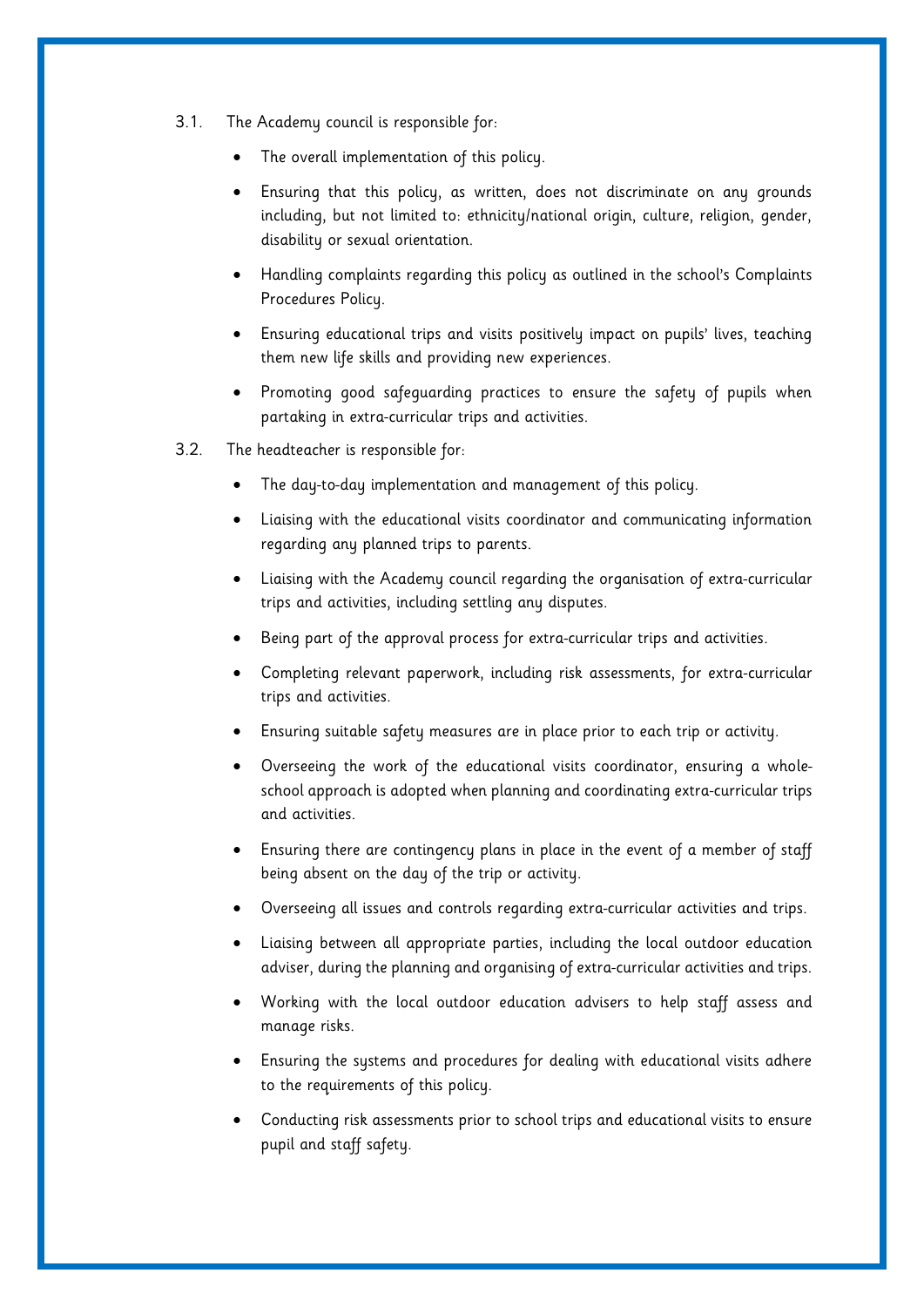- Creating an itinerary prior to an educational visit or school trip and distributing it to parents and staff to ensure the day is well organised and safe.
- Appointing an appropriate member of staff to be the designated leader of the trip.
- Ensuring that any problems are raised in a meeting with the Academy council.
- 3.3. The designated leader in charge of the trip is 'in loco parentis' and has a duty of care to all pupils on the trip. They are also responsible for:
	- Checking the schedule is free on the school calendar prior to planning an educational visit.
	- Identifying the educational purpose of the extra-curricular trip or activity and presenting its benefits to the headteacher.
	- Completing all essential documentation for the trip, including a risk assessment, with the headteacher.
	- Informing parents of the proposed extra-curricular trip or activity in advance of the trip.
	- Distributing permission to parents via Schoolping prior to the trip and chasing up any permission slips that have not been returned prior to the trip.
	- Understanding and operating safeguarding measures throughout the planning, organisation and delivery of the extra-curricular trip or activity.
	- Delegating responsibilities to other staff members on the school trip.
	- Ensuring all adults on the trip are aware of their responsibilities and that the necessary checks have been carried out on volunteers in line with the DBS Policy.
- 3.4. Staff are responsible for:
	- Adhering to this policy and applying its principles when participating in extracurricular trips and activities.
	- Ensuring the safety of the pupils is maximised throughout any educational visit or activity.
	- Liaising with the designated leader to understand personal responsibilities and ensuring the smooth running of the school trip or activity.
	- Ensuring that any outdoor space visited, e.g. a park and playing field, is kept clean and free from litter during the trip.
- 3.5. Pupils are responsible for:
	- Following instructions from staff while on school trips.
	- Keeping pride in their presentation, understanding that they are representing the school whilst on an education trip.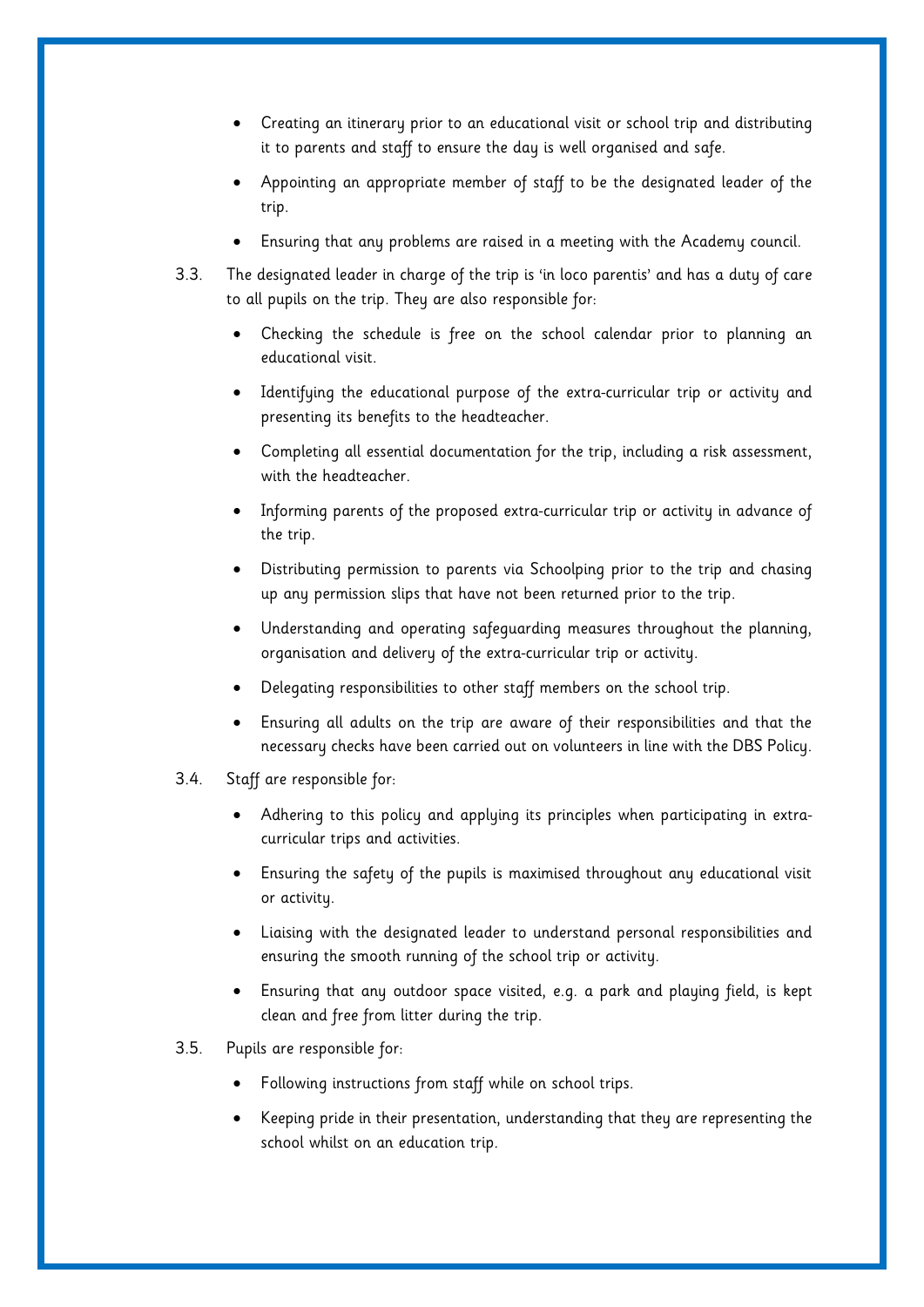- Ensuring that, during visits to outdoor spaces, they keep the area tidy and free from litter.
- Behaving in a manner which matches the ethos of the school, and for following the behaviour rules set out in the school's Behavioural Policy with regards to this policy.

# <span id="page-6-0"></span>**4.** Training of staff

- 4.1. Staff will receive training on this policy as part of their induction.
- 4.2. Staff will receive regular and ongoing training as part of their CPD.

#### <span id="page-6-1"></span>**5.** Planning school trips

- 5.1. Prior to planning a school trip, the following guidance will be read by the organisers:
	- DfE (2018) 'Health and safety on educational visits'
	- HSE (2011) 'School trips and outdoor learning activities'
- 5.2. A thorough risk assessment will be conducted by the designated leader during the planning of the trip, to ensure pupil and staff safety.
- 5.3. Adventure activities will always be identified at the planning stage and never added during the trip.
- 5.4. When planning water sport activities, the need for instructors and lifeguards will be taken into account, particularly when using facilities which may not have a trained lifeguard present.
- 5.5. The school will do everything in its power to ensure that all pupils are given an opportunity to participate in school trips, for example, organising two trips with a smaller group size or finding a venue which can cater for all pupils.
- 5.6. Where there is a maximum capacity of pupils for a trip, places will be allocated on a first come, first served basis. This will be clearly communicated to parents in a letter home which is circulated via Schoolping.
- 5.7. When planning an educational trip or activity, the Academy council will ensure the trip does not discriminate against a particular individual, group of pupils or single school.

#### <span id="page-6-2"></span>**6.** Risk assessment process

- 6.1. Our risk assessment process is designed to manage risks when planning trips, while ensuring that learning opportunities are experienced to the fullest extent.
- 6.2. The individual carrying out the risk assessment process will have the skills, status and competence needed for the role, understand the risks involved, and be familiar with the activity.
- 6.3. The process is as follows:
	- Identify the hazards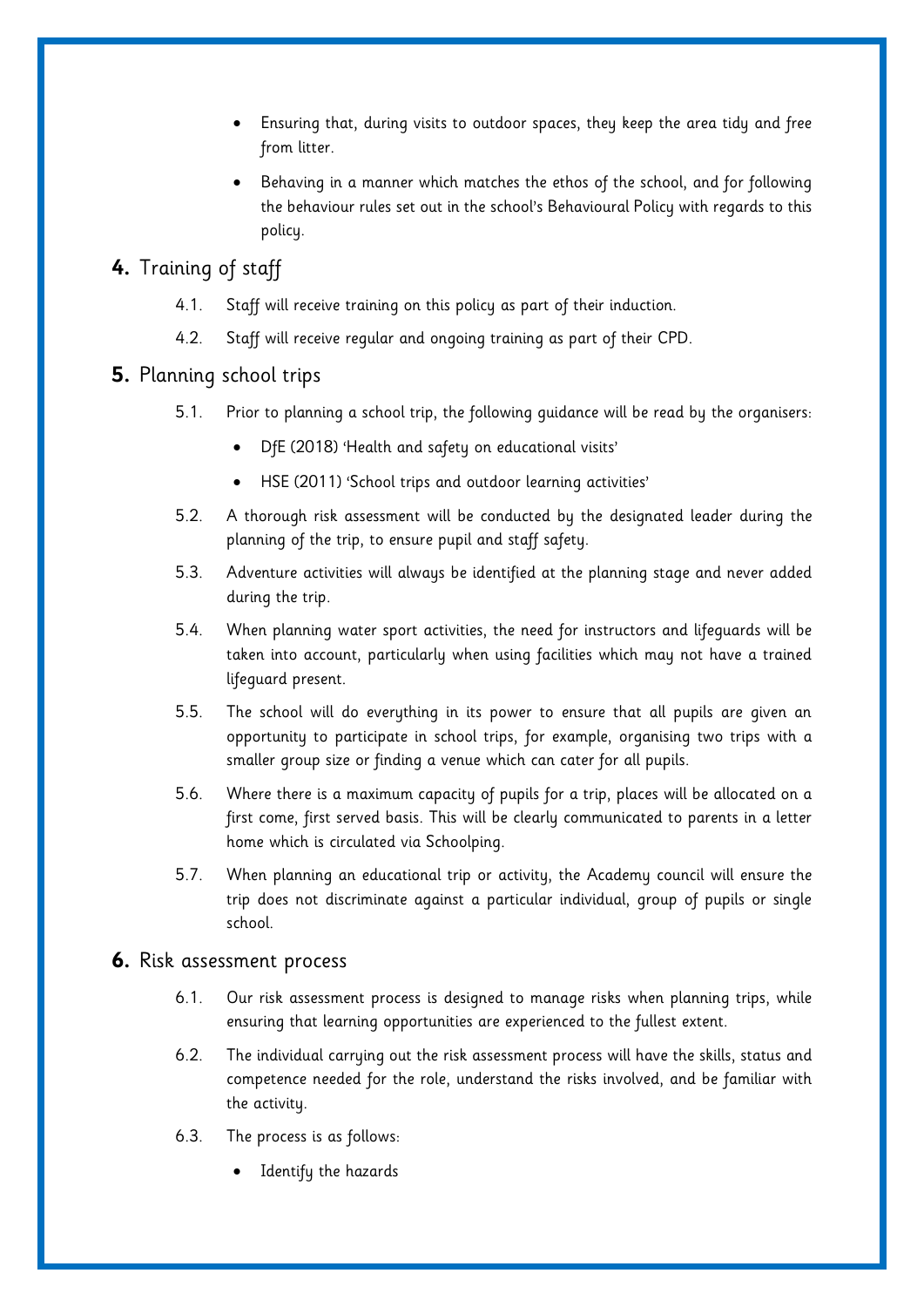- Decide who might be harmed and how
- Evaluate the risks and decide on precautions
- Record findings and implement them
- Review assessment and update if necessary
- 6.4. A generalised risk assessment form is available in Appendix 3 it may be appropriate to use a trip specific risk assessment depending on the potential risks of the trip.

#### <span id="page-7-0"></span>**7.** Vetting providers

- 7.1. the designated leader will check the following to ensure they are a suitable organisation to work with:
	- Their insurance arrangements
	- Their adherence to legal requirements
	- Their control measures
	- Their use of vehicles
	- Staff competency levels
	- Safeguarding policies
	- The suitability of their accommodation
	- Any sub-contracting arrangements in place
	- The presence of necessary licences
- 7.2. If it is deemed appropriate to engage with an external provider, a written agreement will be created outlining what each party is responsible for.
- 7.3. If an organisation does not meet the school's standards, they will not be considered.

#### <span id="page-7-1"></span>**8.** Equal opportunities

- 8.1. The school promotes values of equality and does not discriminate against any individual or group of pupils when organising a trip.
- 8.2. The extra-curricular trips and activities offered to pupils will provide new experiences and develop life skills.
- 8.3. Extra-curricular trips and activities are organised, managed and conducted in accordance with the school's Equal Opportunities Policy.
- 8.4. Due to the popularity of some extra-curricular trips and activities, the school offers places on a first come, first served basis.
- 8.5. Any individual, staff or otherwise, shown to be taking preference over one pupil or a group of pupils will be subject to formal disciplinary action.
- 8.6. Where possible, pupils will be given the opportunity to contribute to the planning and organisation of extra-curricular trips and activities.
- 8.7. For school trips that require additional payment, the fee will be reasonable and help will be provided where possible for pupils who cannot afford the initial fee.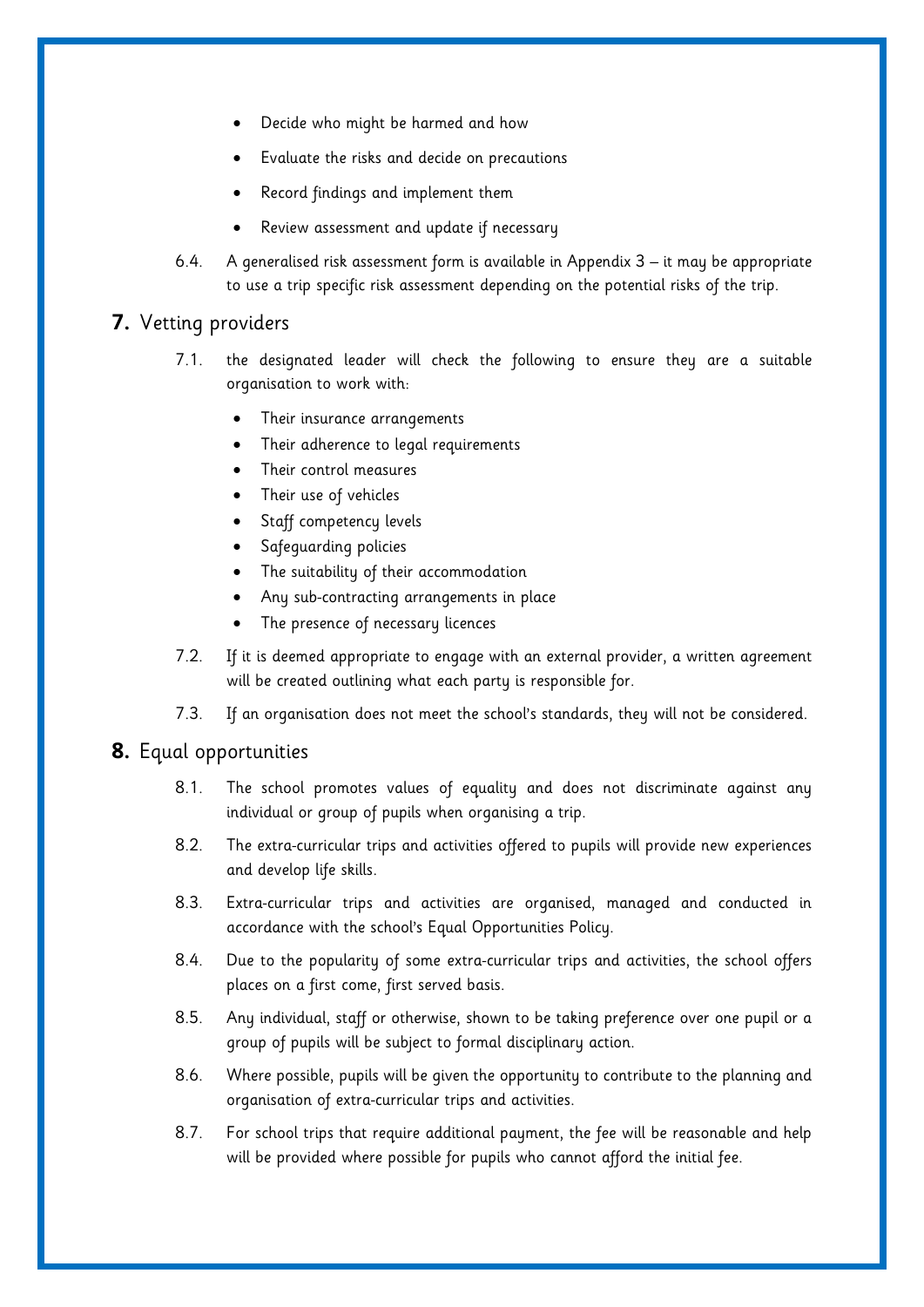# <span id="page-8-1"></span><span id="page-8-0"></span>**9.** Parental consent

- 9.1. Parental consent is required for off-site activities that take place during school hours.
- 9.2. Schoolping consent is required for:
	- Activities of an adventurous nature.
	- Residential trips.
	- Foreign trips.
	- Trips outside of school hours.
- 9.3. If preferable and appropriate, parents may complete an annual consent form at the start of any academic year which gives consent for their child to be involved in any and all activities within the local vicinity and including visits to St Mary's Church.
- 9.4. Separate consent will be sought for trips which require payment.
- 9.5. Parents will be informed of activities by letter via schoolping and will have the opportunity to withdraw their child from taking part.

# <span id="page-8-2"></span>**10.** Staffing ratios

10.1. There will be sufficient staff to cope in an emergency and follow guidance set.

## <span id="page-8-3"></span>**11.** Insurance and licensing

- 11.1. When planning activities of an adventurous nature in the UK, the designated leader will check that the provider of the activity holds a current licence.
- 11.2. Insurance will be organised for every trip, no matter how short, to ensure adequate protection and medical cover is in place.
- 11.3. Parents will be informed of the limits of any insurance cover.
- 11.4. Where a crime is committed against a member of the party, it will be reported to local police as soon as possible.

## <span id="page-8-4"></span>**12.** Accidents and incidents

- 12.1. In the case of accidents and injuries while on a school trip in the UK, the school's accident reporting process will begin, as detailed in the Health and Safety Policy.
- 12.2. In the case of accidents and injuries while on a school trip abroad:
	- Organisers will cooperate fully with local emergency services and understand that any injury or death of a member of staff or pupil outside of Great Britain may be subject to the law of the land where the accident occurred.
	- The first point of contact within the UK will be the headteacher who will contact the family of the injured person.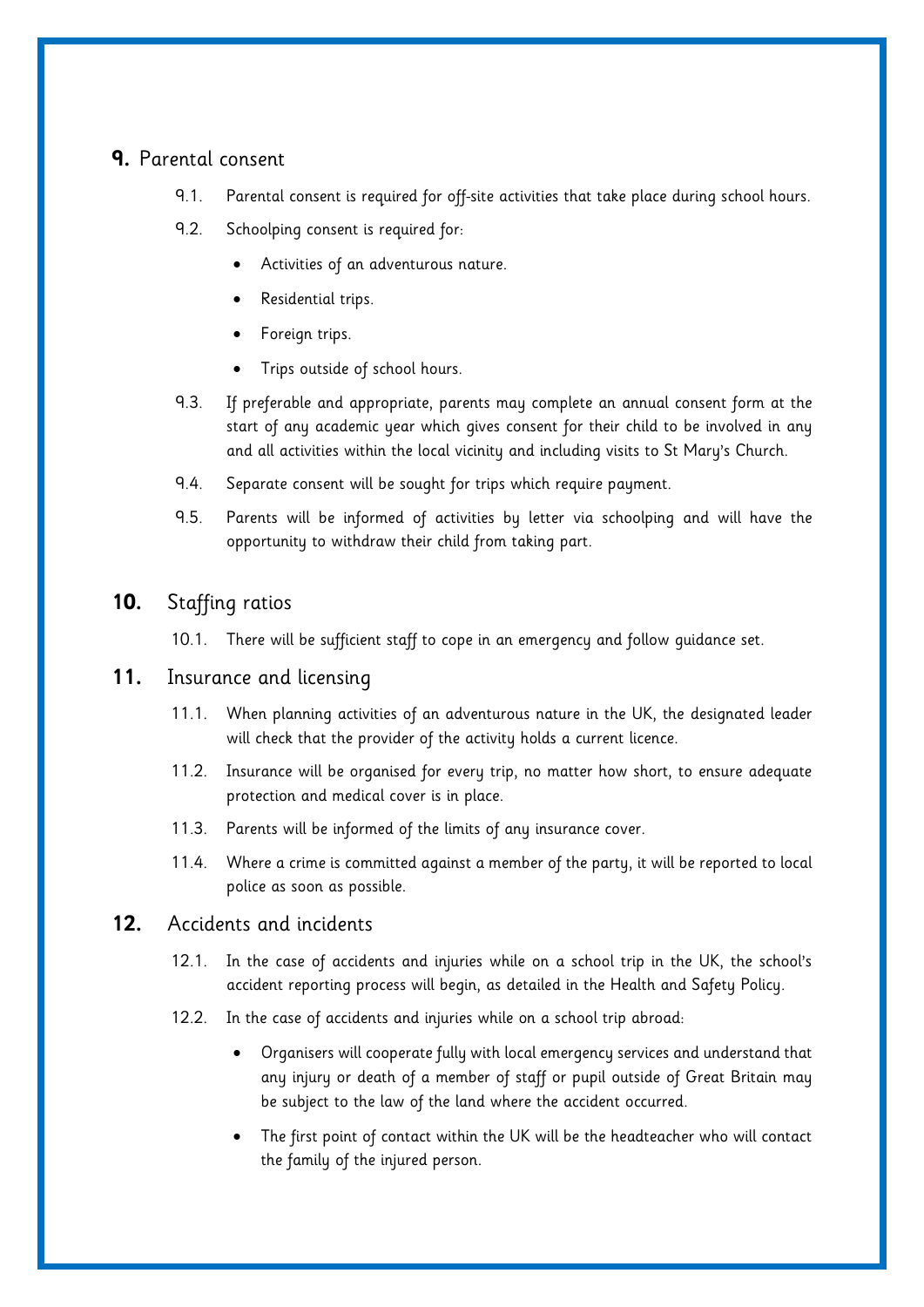- Pupils will be asked not to contact friends or parents in the UK until the family of the injured person can be contacted.
- The British Embassy/Consulate will be informed.
- The insurer will be notified.
- 12.3. The headteacher will keep written records of any incidents, accidents and near misses.
- 12.4. Media enquiries will be referred to the academy or, if they are not available, the Headteacher or Assistant Head Teacher will be available.
- 12.5. Staff will use guidance as set out in the business continuity plan, in particular the 'after a critical incident' section, to ensure the safety of pupils and staff should anything happen, e.g. a terrorist attack.
- 12.6. Staff will be briefed on how to react and respond should an emergency situation occur, e.g. a terrorist attack.
- 12.7. Relevant risk assessments will be undertaken before the trip, including for points of interests such as museums and hotels.
- 12.8. Pupils and staff are informed of an evacuation plan before entering trip venues; this should include an agreed rendezvous point, to ensure everyone knows what to do in an emergency.
- 12.9. To ensure pupils are easily identifiable, children should wear school uniform unless alternative clothing is required which is highlighted in the Risk Assessment.

#### <span id="page-9-0"></span>**13.** Missing person procedure

- 13.1. The school places pupil and staff safety as its top priority when participating in school trips, either domestically or abroad.
- 13.2. Before embarking on the trip, extensive risk assessments are undertaken in accordance with [section six](#page-6-2) of this policy.
- 13.3. When travelling with a pupil with SEND, the designated leader will ensure appropriate staffing is deploed to meet their individual needs in accordance with [section 15](#page-10-0) of this policy.
- 13.4. Upon arriving at every venue, the trip leader will identify a rendezvous point where pupils and adults should go if they become separated from the rest of the group.
- 13.5. Regular head counts of all pupils and staff will take place throughout the day to ensure all persons are present at all times.
- 13.6. In the event someone goes missing whilst on a school trip domestically or abroad:
	- The trip leader will ensure the safety of the remaining pupils and staff by taking a register to identify who is missing.
	- The trip leader will immediately identify at least one adult to start looking for the person and another adult to contact them via phone, these people will look for the person until, where necessary, the police arrive.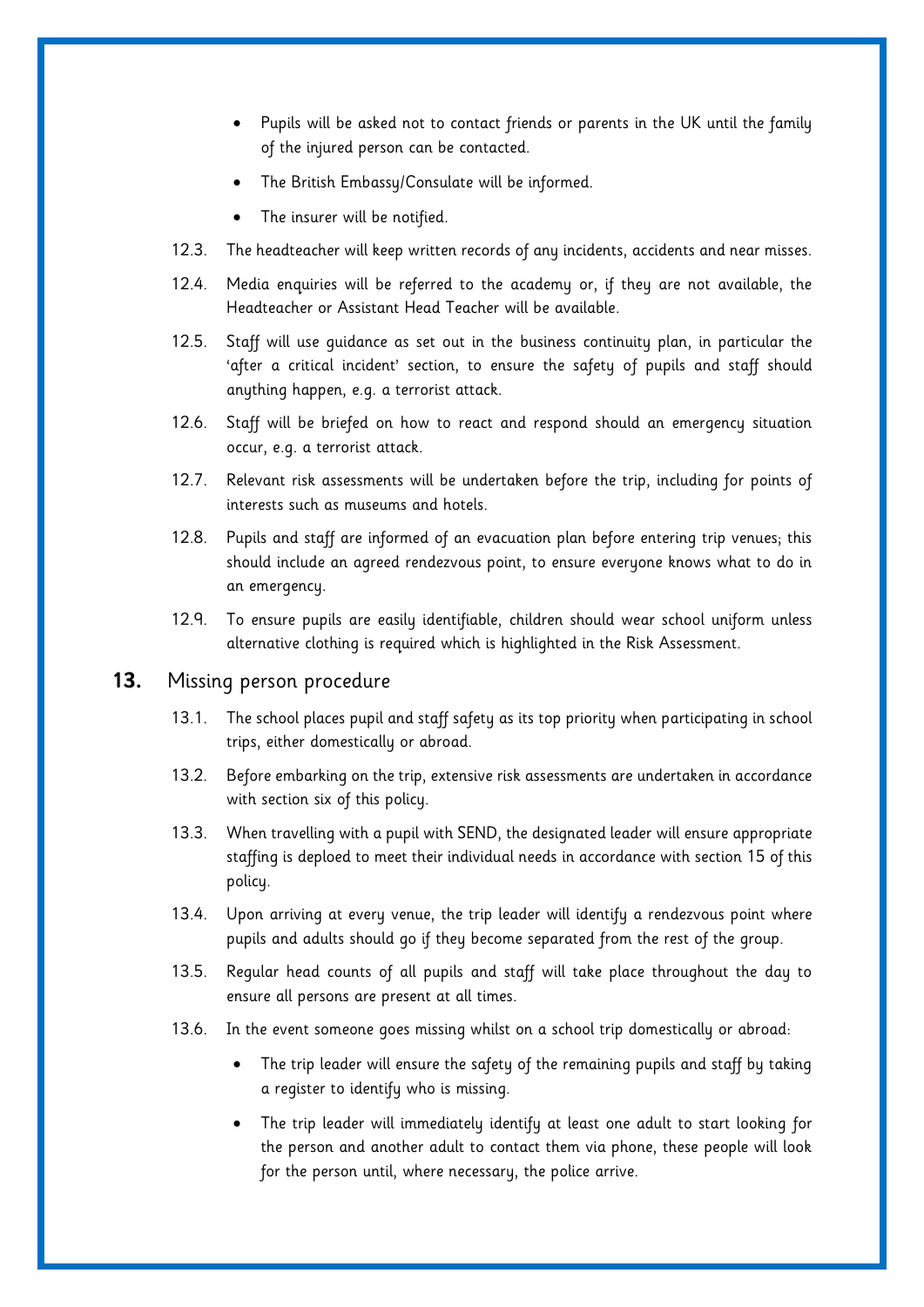- Where possible, the venue will be notified of the missing person to help ensure the person is found quickly.
- If the person cannot be contacted or located within 10 minutes, the local police or relevant authorities, e.g. the British Embassy, will be contacted.
- If the police are called, the trip leader will contact the headteacher, or other available person, back at the school and inform them of what has happened.
- 13.7. If the police, or another authority, is called to an incident where someone is missing, they will oversee locating the person and will advise on factors including, but not limited to, when to contact next of kin.
- 13.8. If a member of the party has gone missing and is subsequently found, the trip leader will:
	- Review the group sizes and staffing ratios to ensure no one becomes separated from their group.
	- Review whether more registers should be conducted throughout the day.
	- Assess which venues they attend to ensure they are suitable for the group.
	- Make recommendations to the educational visits coordinator to ensure similar incidents can be avoided in the future.

#### <span id="page-10-0"></span>**14.** Pupils with SEND

- 14.1. Where possible, activities and visits will be adapted to enable pupils with SEND to take part.
- 14.2. Where this is not possible, an alternative activity of equal educational value will be arranged for all pupils.
- 14.3. Pupils with SEND will be accompanied by a responsible adult during the extracurricular trip or visit.

#### <span id="page-10-1"></span>**15.** Finance

- 15.1. The financial procedures outlined in the school's Charging and Remissions Policy will always be followed when arranging trips.
- 15.2. The school will act in accordance with the DfE's guidance document 'Charging for school activities' (2018) and, therefore, will only charge for trips which are classed as an 'optional extra'. This is education provided outside of school time which is not:
	- Part of the national curriculum.
	- Part of a syllabus for an examination that the pupil is being prepared for at the school.
	- Part of religious education.
- 15.3. Money for school trips will always be paid directly to the school. Under no circumstances should school trip money be processed through personal accounts.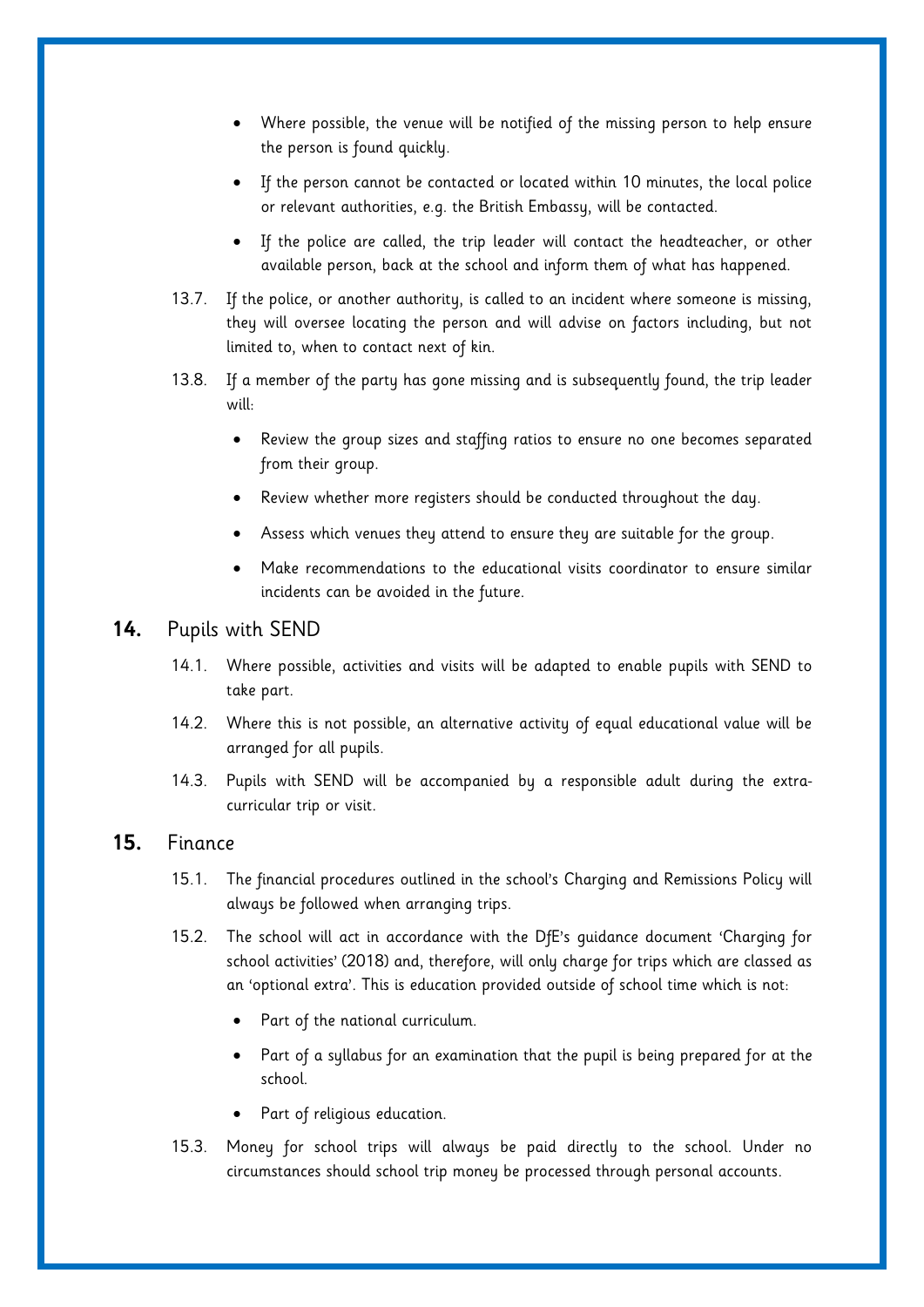- 15.4. In the event that the trip is cancelled due to unforeseeable circumstances, it is at the headteacher's discretion as to whether a refund is given to parents. The headteacher will consult the Academy council on the matter, taking into account the cost to the school, including alternative provision costs.
- 15.5. In the event that a pupil cancels their place on a trip, it is at the headteacher's discretion as to whether a refund is given to parents. The headteacher will consult the Academy council on the matter, taking into account the pupil's reasons for cancelling their place, whether the school will be reimbursed for the pupil's place on the trip, and whether the space on the trip can be offered to someone else.
- 15.6. Where a pupil has previously cancelled a space on a school trip and received a full refund, the school has the right to refuse to allow the pupil to attend future trips and visits.
- 15.7. The school will take a common-sense approach to refunds and cancellations, ensuring that all pupils are treated equally.
- 15.8. Any charge made in respect of pupils will not exceed the actual cost of providing the trip divided equally by the number of pupils participating.
- 15.9. Any excess of expenditure will be subsidised by the school fund.

#### <span id="page-11-0"></span>**16.** Foreign trips

- 16.1. When planning school trips abroad, the school will consider the Foreign and Commonwealth Office's guidance 'Safer adventure travel and volunteering overseas' (2015) and, where an activity poses significant risks, the school will also consult the British Standard for adventurous activities outside the UK.
- 16.2. Validity of passports and visa requirements will be dealt with within three months of the initial notification of the trip, to avoid problems when the trip is due to take place.
- 16.3. Staff and pupils will be taught about the culture and values of the country they are visiting, to ensure they understand and respect the values of the citizens.
- 16.4. Before the trip, staff are trained in spotting suspicious behaviour and remaining vigilant whilst abroad.
- 16.5. Before the trip, pupils will be taught how to remain vigilant in the country they are visiting, particularly about advances from strangers.
- 16.6. Registers will be taken at the start and end of each day, as well as before, during, and after events, and at regular intervals whilst on days out to ensure the whereabouts of pupils are known at all times.
- 16.7. Staff will check the town/city's local news at the start of each day of the trip, to ensure their planned activities are safe to go ahead.
- 16.8. A minimum of two members of staff attending the trip will have at least an intermediate understanding of the destination country's language.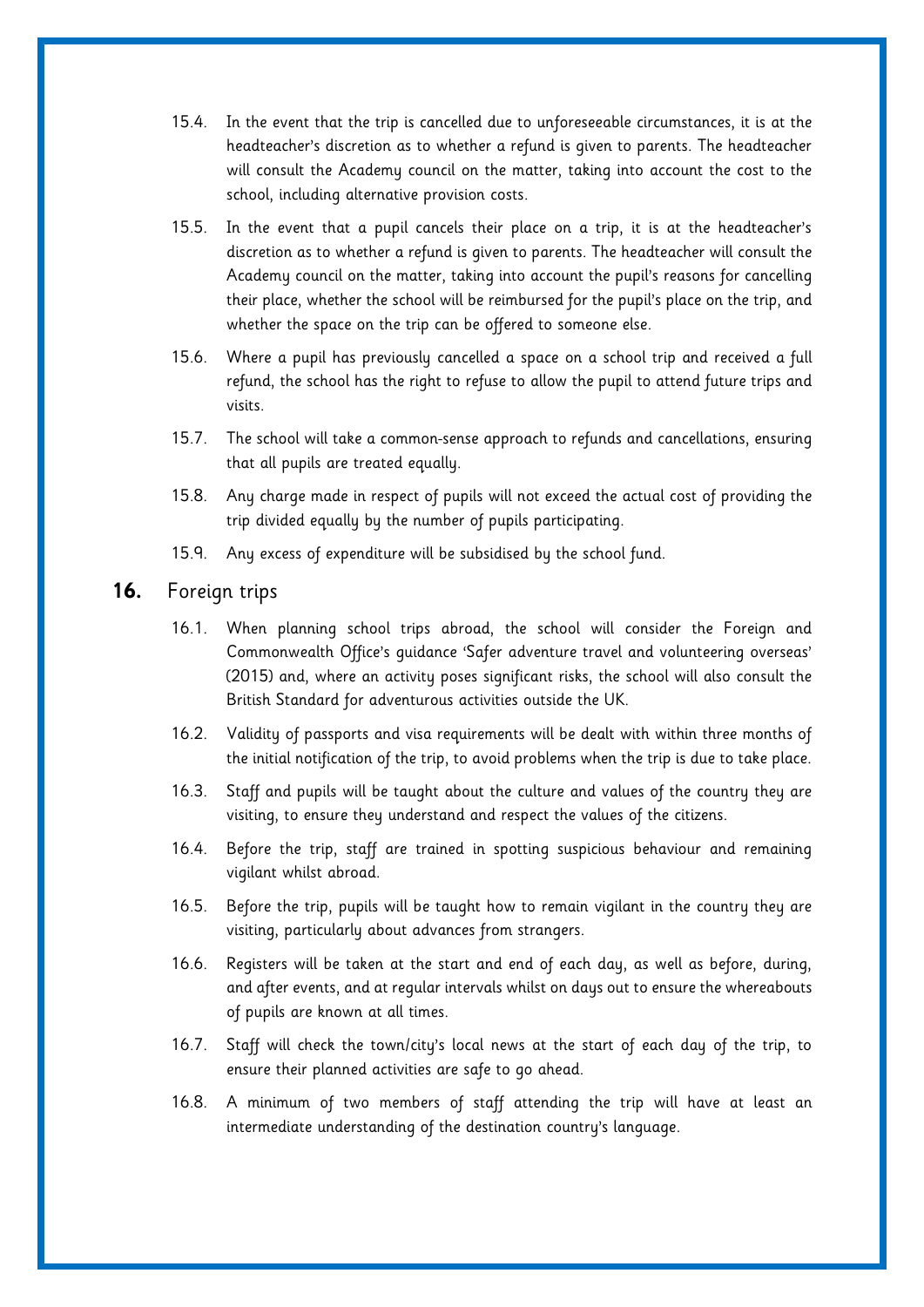16.9. At the start of the trip, all pupils and staff are provided with an emergency contact sheet, this includes the trip leader's mobile phone number, as well as emergency numbers and phrases for the country they are visiting.

### <span id="page-12-0"></span>**17.** Evaluating trips and visits

- 17.1. Following an educational trip/visit, the designated leader will meet with any staff members present on the trip to assess the success of the trip in respect of both educational value and safeguarding effectiveness.
- 17.2. Based on this assessment, recommendations will be made to improve future trips and visits.

### <span id="page-12-1"></span>**18.** Monitoring and review

- 18.1. The effectiveness of this policy will be monitored by the headteacher.
- 18.2. The Academy council will review this policy annually.
- 18.3. The scheduled review date for this policy is December 2020.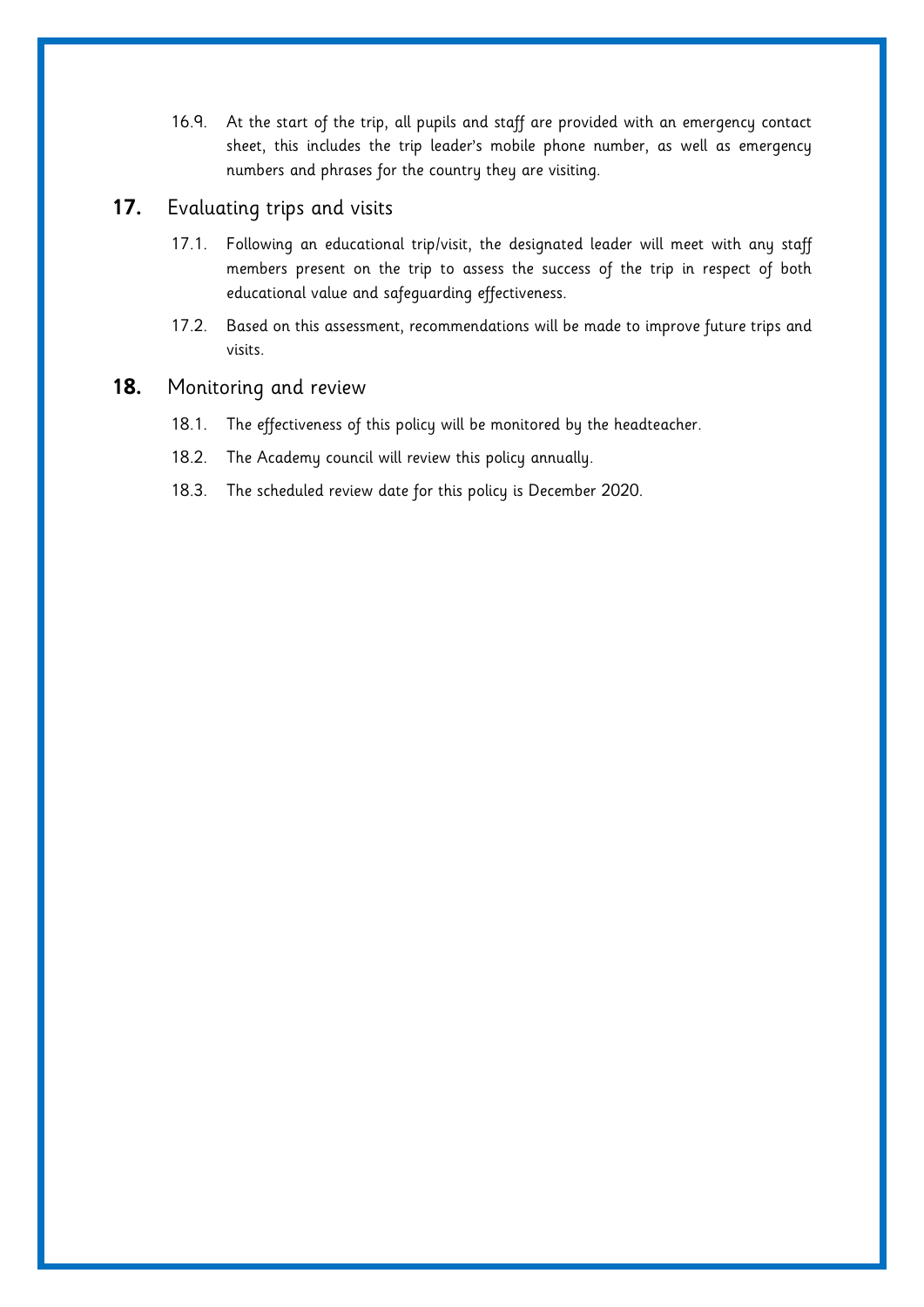# <span id="page-13-0"></span>Annual consent form for all educational visits and school trips

Please sign and date the form below if you are happy to give consent for your child,

- a) To take part in school trips and other activities that take place outside school premises; and
- b) To be given first aid or urgent medical treatment during any school trip or activity if necessary.

Please note the following important information before signing this form:

- The trips and activities covered by this consent include:
	- All visits, including residential trips, which take place during the holidays or over a weekend.
	- Adventure activities at any time.
	- Off-site sporting fixtures outside the school day.
	- All off-site activities for nursery schools.
- The school will send you information about each trip or activity before it takes place.
- You can, if you wish, tell the school that you do not want your child to take part in any particular school trip or activity.
- Written parental consent will not be requested from you for the majority of off-site activities offered by the school – for example, year-group visits to local amenities – as such activities are part of the school's curriculum and usually take place during the normal school day.

Please complete the medical information section below (if applicable) and sign and date this form.

## Medical information

\_\_\_\_\_\_\_\_\_\_\_\_\_\_\_\_\_\_\_\_\_\_\_\_\_\_\_,

Details of any medical condition that my child suffers from and any medication my child should take during off-site visits: …………………………………………………………………………………………………

Signed…………………………………… Date………………………………………

…………………………………………………………………………………………………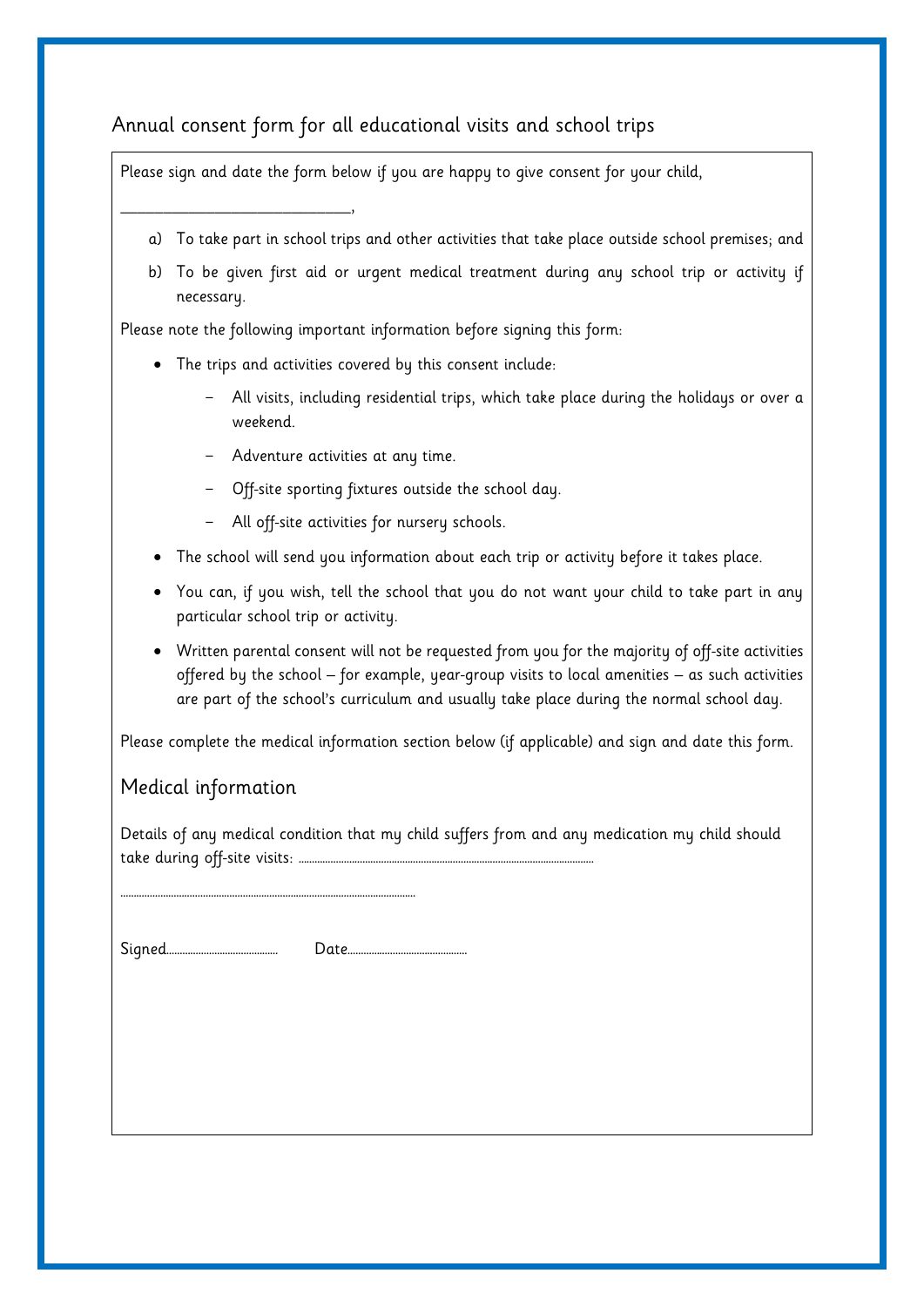<span id="page-14-0"></span>Consent form for specific educational visits and school trips- if not using Schoolping

| Educational visits consent form                                                                                                                                                                                                                                                                                                                                          |  |                                                                  |                   |  |  |
|--------------------------------------------------------------------------------------------------------------------------------------------------------------------------------------------------------------------------------------------------------------------------------------------------------------------------------------------------------------------------|--|------------------------------------------------------------------|-------------------|--|--|
| Pupil details                                                                                                                                                                                                                                                                                                                                                            |  | Visit details                                                    |                   |  |  |
| Name:                                                                                                                                                                                                                                                                                                                                                                    |  | Destination:                                                     |                   |  |  |
| Year group:                                                                                                                                                                                                                                                                                                                                                              |  | Date:                                                            |                   |  |  |
| Date of birth:                                                                                                                                                                                                                                                                                                                                                           |  | Time:                                                            |                   |  |  |
| Home telephone number:                                                                                                                                                                                                                                                                                                                                                   |  | I acknowledge the need for my child to behave responsibly $\Box$ |                   |  |  |
| Please detail below if your child suffers, even mildly, from any medical condition such as epilepsy, asthma, diabetes,<br>heart condition, allergies, bed wetting or physical weakness. Also, if your child has suffered from any contagious<br>or infectious diseases during the past three months, please detail these. All information will be treated in confidence. |  |                                                                  |                   |  |  |
| When did your child last have a tetanus injection?                                                                                                                                                                                                                                                                                                                       |  |                                                                  |                   |  |  |
| If your child is taking medication, please give details, including whether it can be self-administered:                                                                                                                                                                                                                                                                  |  |                                                                  |                   |  |  |
| Is your child allergic to any medication? YES/NO. If yes, please specify:                                                                                                                                                                                                                                                                                                |  |                                                                  |                   |  |  |
| Please give details of any special dietary requirements and the type of pain/flu relief medication your child may be<br>given if necessary:                                                                                                                                                                                                                              |  |                                                                  |                   |  |  |
| Family doctor:                                                                                                                                                                                                                                                                                                                                                           |  |                                                                  | Telephone number: |  |  |
| Address:                                                                                                                                                                                                                                                                                                                                                                 |  |                                                                  |                   |  |  |
| I am happy to let my son/daughter make their own way home<br>$\Box$<br>I will collect my son/daughter at 4.30 pm from _______________<br>□                                                                                                                                                                                                                               |  |                                                                  |                   |  |  |

I give permission for my child to participate in the above school visit and I have read all the information given. I further consent to my child being given any urgent medication or surgical treatment which may be considered necessary by the medical authorities during the school visit. I understand that my child is covered by the school's liability insurance, and that I am able to take out my own additional insurance if I wish. I will inform the school of any change in the circumstances outlined above.

Signed:\_\_\_\_\_\_\_\_\_\_\_\_\_\_\_\_\_\_\_\_\_\_\_\_\_\_\_\_\_\_\_\_\_\_ Date: \_\_\_\_\_\_\_\_\_\_\_\_\_\_\_\_\_\_\_\_\_\_\_\_\_\_\_\_\_\_\_\_\_\_